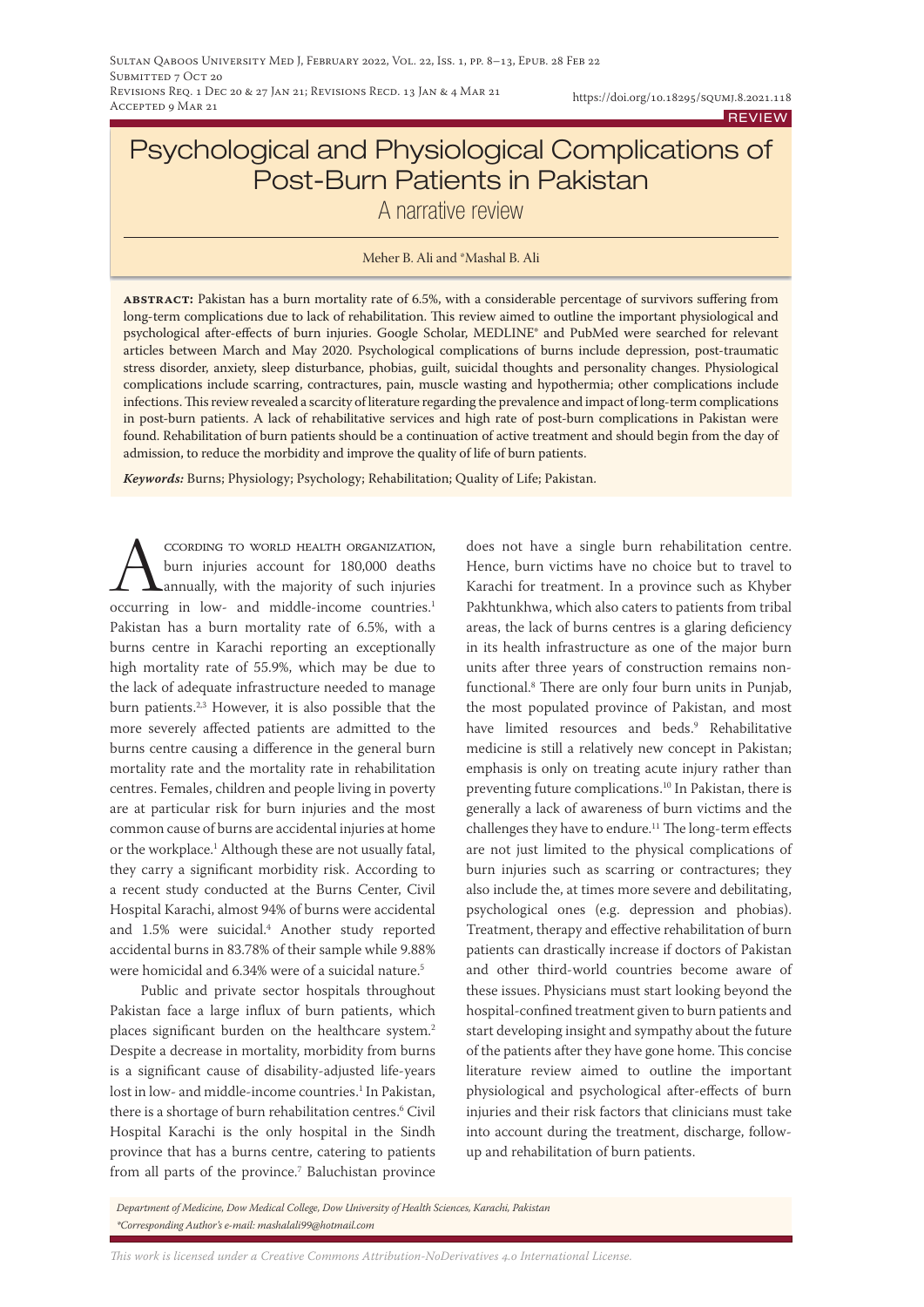|  | Table 1: Complications in post-burn patients |
|--|----------------------------------------------|
|--|----------------------------------------------|

| <b>Post-burn complication</b>   |
|---------------------------------|
| Psychological                   |
| Depression*                     |
| Post-traumatic stress disorder* |
| Anxiety*                        |
| Sleep disturbance               |
| Phobias                         |
| Personality changes             |
| Guilt                           |
| Suicidal thoughts               |
| Physiological                   |
| Scarring*                       |
| Contractures*                   |
| Chronic inflammation            |
| Muscle wasting                  |
| Hypothermia                     |
| Pain                            |
| Infection                       |
| Other                           |
| Indicates common complication   |

# Data Collection

A literature review on the possible complications that occur in burn patients was carried out by a comprehensive search of the databases Google Scholar, PubMed and MEDLINE**®** between March and May 2020. The search algorithms used were: 'post-burn complications', 'quality of life in burn patients', 'psychological complications in burn patients', 'physiological complications in burn patients', 'rehabilitation of burn patients' and other variations. Relevant publications including literature reviews, systematic reviews, meta-analysis studies, newspaper articles, datasheets and cross-sectional studies published between 1970 and 2020 were included. Only articles written in English were included. Full articles were read after screening the titles and abstracts. Each article was included in the review on the consensus of the authors; finally, a total of 59 articles were included.

## Psychological complications

Psychological problems manifest most visibly 1–4 years after discharge, as discussed in Ter Smitten *et al*.'s study.12 More than half of diagnosed patients fell within the category of Diagnostic and Statistical Manual of Mental Disorders, 5<sup>th</sup> Edition Axis I psychiatric disorders (consisting of all disorders except mental retardation and personality disorders) within 2–4 years after the burn injury.12

A recent study conducted at a tertiary care burns unit in Karachi reported a depression prevalence of 31.9% in burn patients.13 Depression is a major factor that affects a patient's quality of life. It was found that depression scores remained stable at one month, one year and two years post-burn.<sup>13</sup> This may also cause reduced body functioning.14 The visibility of the burn injury leads to a higher occurrence of depression and feelings of dissatisfaction with facial disfigurement being most valuable in the estimation of psychological outcome.15–17 Total body surface area (TBSA) of the burn(s) does not significantly affect depression scores according to a recent study conducted in Pakistan.<sup>17</sup>

Post-traumatic stress disorder (PTSD) has been found in up to 45% of burn survivors one year after the initial injury.18 Talking specifically about Pakistan, in a recent study, more than half of the burn population was found to be suffering from PTSD; these high statistics may be due to stigmatisation and lack of mental health care.19 In another study from Pakistan, it was found that PTSD symptoms are more severe in the female population due to decreased resilience among women.20 Low socioeconomic condition of the patient is a risk factor for the development of PTSD.<sup>21</sup> According to Roca *et al*.'s study, individual symptoms of PTSD were more common in post-burn patients than the fully expressed syndrome; however, the prevalence of the complete syndrome has a delayed onset occurring mostly within 3–4 months after discharge.22,23 The presenting symptoms include those that meet PTSD criterion C (i.e. emotional numbing and symptoms of avoidance such as an inability to recall events and estrangement from others) and PTSD criterion D (i.e. increased arousals such as heightened irritability and hypervigilance).<sup>22</sup> PTSD is a greatly neglected sector of medicine and is underdiagnosed by doctors.<sup>24</sup>

In follow-up cases, anxiety is a common presenting complaint; a study showed 37% of burn patients fell within the criteria of Hospital Anxiety and Depression Scale (HADS).<sup>16</sup> Patients scoring 8-10 on HADS were regarded as borderline and those scoring more than 11 were regarded as actual cases. Increased size/intensity of burn injury increased the severity of anxiety.16 In a recent study conducted in Pakistan, the entire burns patient sample was found to have anxiety, using the Hamilton Anxiety Rating Scale, with severe anxiety more prevalent in deep burn injuries.<sup>17</sup>

Sleep is an important factor in the determination of the effects of a traumatic event on an individual since the quality of sleep is inevitably affected.<sup>25</sup> Sleep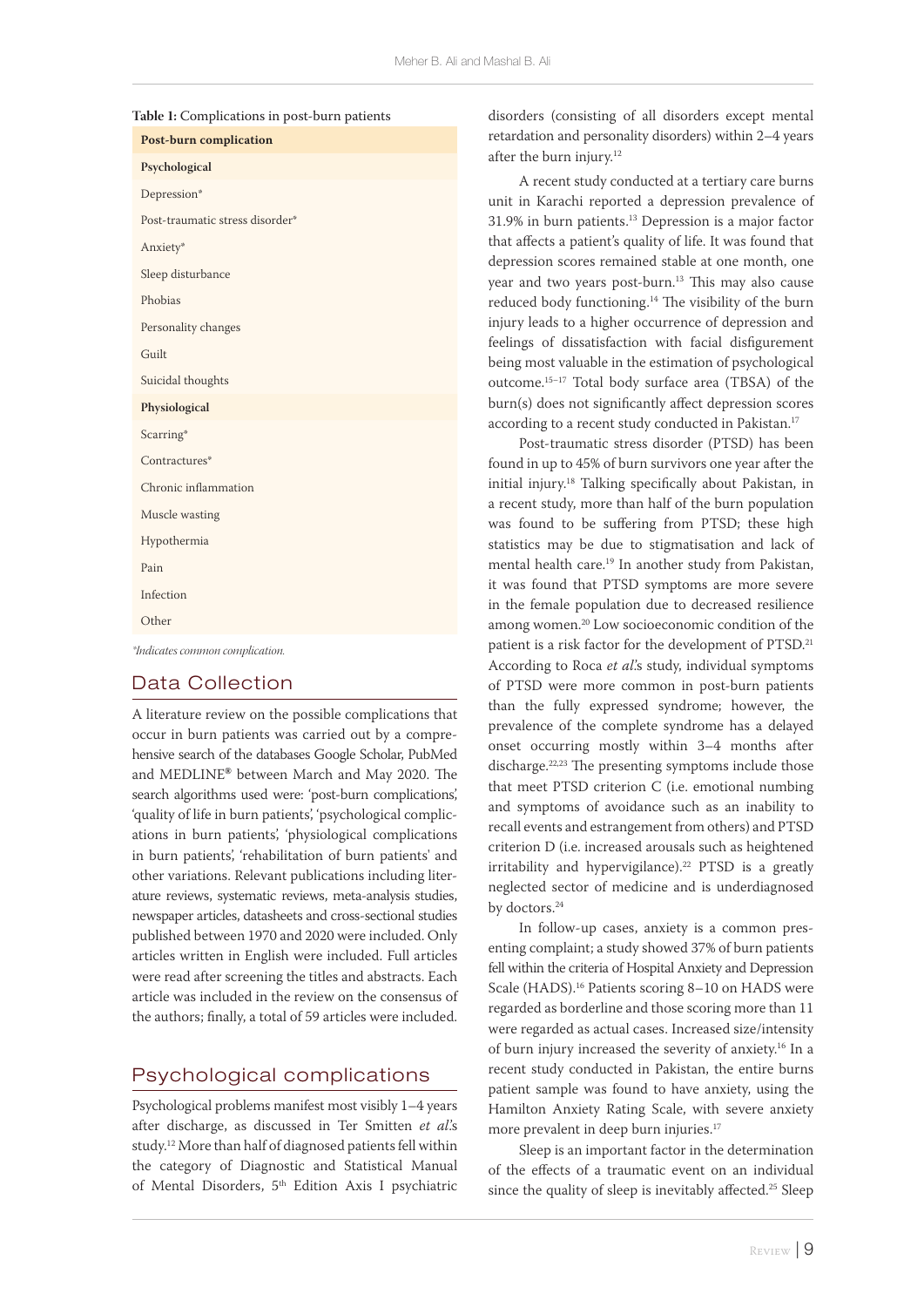disturbance in burn patients consists of lack of deep sleep, nightmares and alterations in sleep patterns and sleep onset.25 According to Boeve *et al*.'s study, 87% of burn patients had frequent night-time awakenings.25 In Lee *et al*.'s study, almost half the patients complained of sleep dissatisfaction 36 months after the injury.26

Agoraphobias, with or without panic disorders, and social phobias may also be developed in burn patients, albeit not as much as PTSD, anxiety and depression. They may be found up to 1–2 years postburn.12 The most prevalent among the phobias are specific phobias that manifest after discharge and may increase the comorbidity in burn patients.<sup>12</sup>

Personality changes appearing in burn patients are usually classified as neuropsychiatric complications and may be due to the result of direct hypoxic injury to the brain.27 In a study on neuropsychiatric complications in burn patients, it was found that severe regression, a form of personality change, occurs in approximately 20% of adult burn patients and is characterised by child-like and primitive behaviour patterns such as throwing tantrums.28

In a recent systemic review by Kornhaber *et al*., the feeling of guilt, shame and self-blame were emphasised as important manifesting problems among burn survivors.29 One of the most extreme psychological sequelae of burn injuries is suicide.<sup>30,31</sup>

According to Van Loey and Van Son's extensive systemic review, 18 studies showed that previous psychiatric history such as depression, anxiety or mood disorders had the most impact on post-burn mental health changes. Subjective factors such as coping style, personality traits and patient's perception have an effect on post-burn mental health changes.<sup>18</sup> Social support and family attitude also considerably affect the intensity of psychological sequelae in burn patients, especially in children.32 In a study conducted in Pakistan, it was found that social support was extremely lacking in the lives of burn patients, both from family and friends, which undoubtedly hinders the healing process.<sup>33</sup> The most common form of coping strategy used by burn patients is problemfocused coping which contributes positively to posttraumatic growth such as appreciation of life and personal strength.18,34 Problem-focused coping or active coping consists of identifying the stressor, making a plan, taking an action and seeking help/ assistance for instrumental reasons, contributing to a positive change and helping the burn patient in the long-run.35 According to Fong's study, women tend to gravitate more towards emotional-coping, which involves seeking social support for moral backing, sympathy and understanding, which possibly may hinder the long-term psychological adjustment if used for too long.35,36

# Physiological complications

Scarring is found in all types of burns, except in superficial or first-degree burns, and can only be reduced by measures such as plastic surgery.<sup>37</sup> According to Gangemi *et al*.'s study, the most commonly used method to reduce a burn scar is excision and coverage with autologous skin grafts.38 According to a recent systemic review on the incidence of hypertrophic scarring in burn patients, the prevalence of scarring varies from 32-72%.<sup>39</sup> Keloids are scars that grow and extend beyond the borders of the original burn wound, are often painful and pruritic, and never regress spontaneously; on the other hand, hypertrophic scars stay confined within the wound and ultimately regress.<sup>40</sup> In studies devoted solely to hypertrophic and keloid scarring, it is stated that these are the greatest challenges that post-burn patients face, which significantly reduces the quality of life of the burn patient.<sup>40,41</sup> According to Goel and Shrivastava's study, post-burn scars may be mature/ immature, stable/unstable and depigmented/hyperpigmented, but regardless of the nature, they are inevitable after burn injury.<sup>37</sup> Another study concludes that pathological scars, consisting of hypertrophic scars, hypertrophic scars with contractures and pure contractures, have an overall prevalence of 77%.<sup>38</sup>

Contracture development is a phenomenon in which the skin contracts over the wound to reduce its exposure site.37 In a recent study it was found that contracture severity mainly depends on the size of burn injury and length of hospital stay.<sup>42</sup> Development of this post-burn complication is a common finding among burn patients in Pakistan, as is documented in Saaiq et al's study.<sup>43</sup> According to their study, there is a high prevalence due to inadequate initial management of burn wounds such as lack of initiation of appropriate surgery, physiotherapy and antideformity splinting, all leading to early contracture development.43 With regards to chronic inflammation and metabolic changes in post-burn patients, Jeschke *et al*.'s study displayed the persistence of these physiological reactions as long as three years after the initial burn injury.44 Cytokines, particularly interleukin (IL)-6, IL-8, G-CSF, MCP-1 and acute-phase proteins, are considerably increased in burn patients during admission as well as after discharge.<sup>44</sup> In another study, it was ascertained that burn patients stay in a state of chronic inflammatory response.45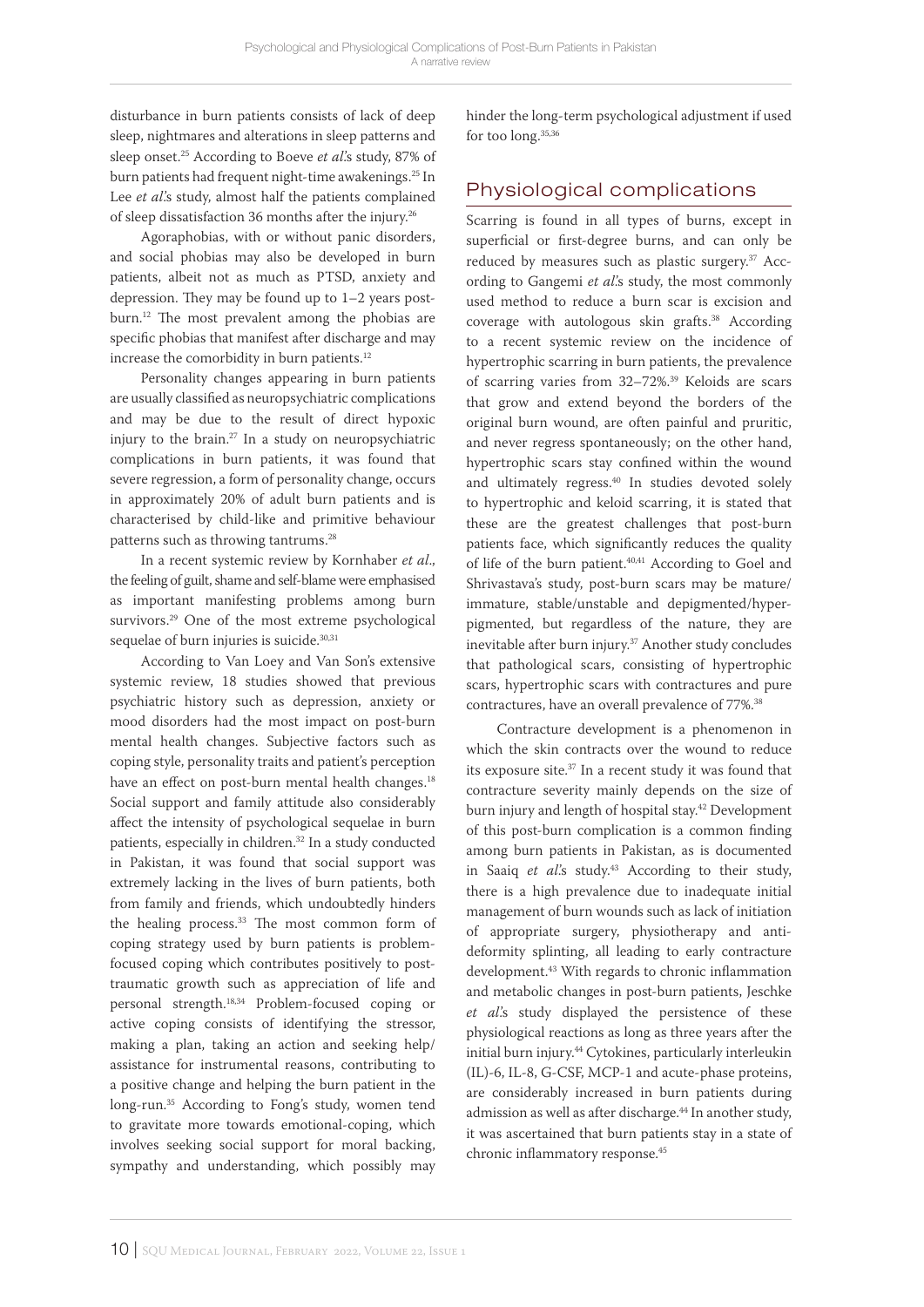Muscle wasting is defined as a loss of at least 5**–**10% of the muscle mass; it is a common physiological complication in burn patients, occurring due to hyper-metabolism and altered protein kinetics such as increased protein breakdown and decreased protein synthesis.46 Managing post-burn hyper-metabolism is essential in decreasing burn-related muscle catabolism.46 According to Hart *et al*.'s study, a larger burn wound area, increased weight of the patient and a delay in surgery increases the risk of muscle catabolism.<sup>47</sup> In Williams *et al*.'s study, it was established that increased production of catecholamines in burn patients resulted in the development of severe cardiac stress consisting of elevated heart rate, stroke volume, cardiac work, rate pressure product, myocardial oxygen consumption and cardiac index; these derailed values lasted as long as two years after the burn injury.<sup>48</sup>

Hypothermia is also an important physiological complication in burn patients due to loss of skin which is the body's main temperature regulator.<sup>49</sup> Some of the factors affecting hypothermia in burn patients are the TBSA of the burn injury, anaesthesia and surgery duration.<sup>49</sup> Burn patients presenting with hypothermia have an increased risk of mortality.<sup>50</sup> Table 1 summarises the complications in post-burn patients.

#### Pain

According to Gauffin *et al*'s study, one third of the burn patients still felt pain 2–7 years after the initial burn injury. This affected the patients' general activity, mood, work and health related quality of life as measured by the EuroQol five-dimensional instrument.<sup>51</sup> Burn pain is affected by factors such as TBSA and the location of the burn. The severity does not significantly depend on gender, age or time of injury.<sup>51</sup> Treatment procedures themselves also give rise to severe pain which affects successful rehabilitation after discharge and also increases the patients' anxiety levels.<sup>52</sup>

## Infection

According to two different studies, infection is a major complication in hospitalised burn patients, that is influenced by the length of hospital stay, decreased immunity, the number of catheters inserted and TBSA of burn injury.53,54 The mechanism of this phenomenon is that thermal energy in burns induces a state of immunosuppression which leads to increased susceptibility to infections.<sup>55</sup> In Öncül *et al*.'s study, nearly half of all burn wounds cultured positive for microorganisms such as *Pseudomonas aeruginosa*, *Staphylococcus epidermidis*, methicillinsensitive strains of *Staphylococcus*, *Enterococcus* and *Escherichia coli*. 53 In a recent study conducted in Pakistan, it was found that children are most afflicted due to comparatively decreased immunity and resilience.<sup>56</sup> Post-burn infections, rather than the burn injury itself, may be a cause of mortality in burn patients.<sup>57</sup> In another study conducted in Pakistan, sepsis was the most common cause of death in burn patients.58

In Pakistan, the topic of burns is under-researched and basic knowledge about complications that are bound to arise in burn patients after they have been discharged and treated is even rarer.2 Countless studies on epidemiology and hospital stay management have been reported, however, little information has been compiled about the physiological and psychological complications of burns which play a major role in effective rehabilitation of patients. This literature review provides a concise framework of the main complications that occur in burn patients. Mental health screening and early intervention in burn patients is recommended along with burn preventive sessions.<sup>59</sup> Furthermore, there is a pressing need to enhance the development of rehabilitation services. The scarcity of burn rehabilitation centres in Pakistan supports the importance of this study. The already existing units should be fully functioning with international protocols. Consistent follow-up in multidisciplinary burn clinics is suggested as this is a predictor of better long-term results and social adjustments. It is hoped that through this review the plight of burn patients and the importance of their rehabilitation can be highlighted.

# Conclusion

This review summarises various psychological and physiological complications in burn patients and reveals a scarcity of research on the prevalence and impact of long-term burn complications in Pakistan. Lack of rehabilitative services and the high rate of post-burn complications (depression, PTSD, anxiety, scarring and contractures are most prevalent) in Pakistan have been highlighted. Rehabilitation of burn patients should be a continuation of active treatment and should begin from the day of admission to reduce morbidity and improve the quality of life of burn patients.

#### authors' contribution

MeBA and MaBA took part in designing, drafting and revising the review. MeBA and MaBA were responsible for data collection and analysis of the data. Both authors approved the final version of the manuscript.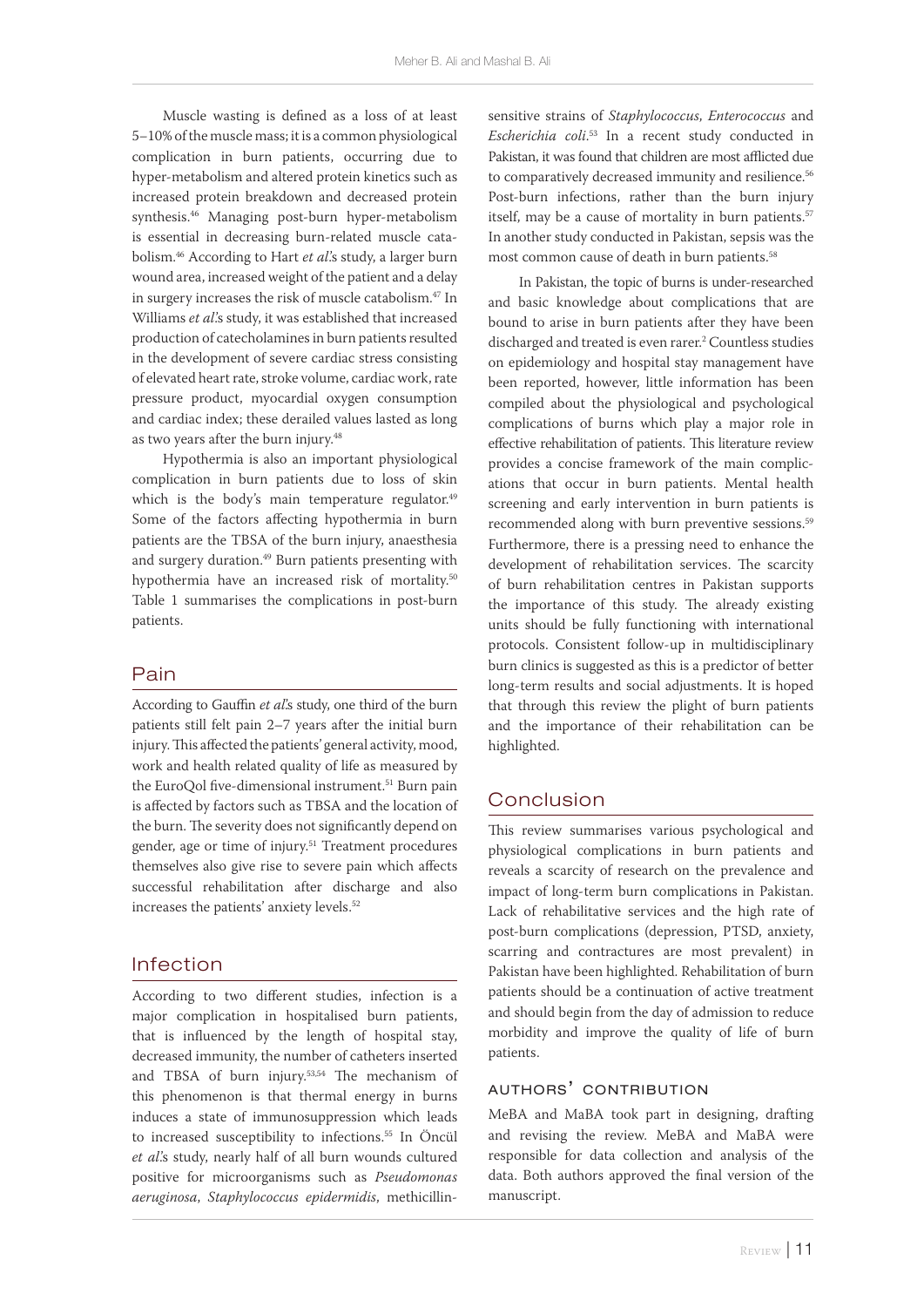# **References**

- 1. World Health Organization. Fact sheets Burns 2018. From: https://www.who.int/news-room/fact-sheets/detail/burns Accessed: Mar 2021.
- 2. Siddiqui E, Zia N, Feroze A, Awan S, Ali A, Razzak J, et al. Burn injury characteristics: Findings from Pakistan National Emergency Department Surveillance Study. BMC Emerg Med 2015; 15:S5.<https://doi.org/10.1186/1471-227X-15-S2-S5>.
- 3. Afzal I, Naz R, Afzal MK, Mughal MI. Epidemiology and mortality of burns in Karachi. Med Forum 2014; 25:36–41.
- 4. Anwer MO, Rauf MU, Chishti N, Anwer S. Etiology and characteristics of burn injuries in patients admitted at Burns Center, Civil Hospital Karachi. Indian J Burns 2016; 24:36–40. [https://](https://doi.org/10.4103/0971-653X.195535) [doi.org/10.4103/0971-653X.195535](https://doi.org/10.4103/0971-653X.195535).
- 5. Ahmed A, Asad S, Khan R, Ibrahim M, Siddique M. Epidemiology of burns and its relation with morbidity and mortality in Ayub teaching hospital. Pak J Surg 2016; 32:156–61.
- 6. Mehsud R. In Pakistan, shortage of burn centers haunts victims. From: www.newslens.pk/in-pakistan-shortage-of-burn-centers -haunts-victims Accessed: Mar 2021.
- 7. PPI. Slow burn lack of burn centers leaves Sindh in limbo. From: www.pakistantoday.com.pk/2015/03/17/slow-burn-lackof-burns-centres-leaves-sindh-in-limbo/ Accessed: Mar 2021.
- 8. Dawn. No burns centre in KP. From: www.dawn.com/news/ 1343960 Accessed: Mar 2021.
- 9. Ousat A. Dearth of burn units hurting Punjab. From: www. tribune.com.pk/story/1632480/treatment-facility-dearthburn-units-hurting-punjab Accessed: Mar 2021.
- 10. World Health Organization. Overview of rehabilitation services in health system perspective: Rehabilitation 2030: A call for action. From: who.int/disabilities/care/1130-Pakistan. pdf Accessed: Mar 2021.
- 11. Ali MB, Ali MB. Burns Awareness Day Letter To Editors. J Pak Med Assoc 2019; 69:605.
- 12. Ter Smitten MH, de Graaf R, Van Loey NE. Prevalence and comorbidity of psychiatric disorders 1–4 years after burn. Burns 2011; 37:753–61. [https://doi.org/10.1016/j.burns.2010.12.018.](https://doi.org/10.1016/j.burns.2010.12.018)
- 13. Ali H, Pervaiz M. Depression in adults post burn injury: A descriptive study conducted in the burn centre of a tertiary care hospital in Karachi. Ann Burns Fire Disasters 2019; 32:33–6.
- 14. Ullrich PM, Askay SW, Patterson DR. Pain, depression, and physical functioning following burn injury. Rehabil Psychol 2009; 54:211–16. <https://doi.org/10.1037/a0015613>.
- 15. Williams EE, Griffiths TA. Psychological consequences of burn injury. Burns 1991; 17:478–80. [https://doi.org/10.1016/0305-](https://doi.org/10.1016/0305-4179(91)90075-r) [4179\(91\)90075-r](https://doi.org/10.1016/0305-4179(91)90075-r).
- 16. Shakespeare V. Effect of small burn injury on physical, social and psychological health at 3–4 months after discharge. Burns 1998; 24:739–44. [https://doi.org/10.1016/S0305-4179\(98\)00098-9](https://doi.org/10.1016/S0305-4179(98)00098-9).
- 17. Jain M, Khadilkar N, De Sousa A. Burn-related factors affecting anxiety, depression and self-esteem in burn patients: An exploratory study. Ann Burns Fire Disasters 2017; 30:30–4.
- 18. Van Loey NE, Van Son MJ. Psychopathology and psychological problems in patients with burn scars: Epidemiology and management. Am J Clin Dermatol 2003; 4:245–72. [https://doi.org/10.216](https://doi.org/10.2165/00128071-200304040-00004) [5/00128071-200304040-00004.](https://doi.org/10.2165/00128071-200304040-00004)
- 19. Waqas A, Raza N, Zahid T, Rehman A, Hamid T, Hanif A, et al. Predictors of post-traumatic stress disorder among burn patients in Pakistan: The role of reconstructive surgery in post-burn psychosocial adjustment. Burns 2018; 44:620–5. [https://doi.](https://doi.org/10.1016/j.burns.2017.09.012) [org/10.1016/j.burns.2017.09.012.](https://doi.org/10.1016/j.burns.2017.09.012)
- 20. Bibi A, Kalim S, Khalid MA. Post-traumatic stress disorder and resilience among adult burn patients in Pakistan: A cross-sectional study. Burns Trauma 2018; 6:8. [https://doi.org/10.1186/s41038-](https://doi.org/10.1186/s41038-018-0110-7) [018-0110-7.](https://doi.org/10.1186/s41038-018-0110-7)
- 21. Giannoni-Pastor A, Eiroa-Orosa FJ, Fidel Kinori SG, Arguello JM, Casas M. Prevalence and predictors of posttraumatic stress symptomatology among burn survivors: A systematic review and meta-analysis. J Burn Care Res 2016; 37:e79–89. [https://](https://doi.org/10.1097/BCR.0000000000000226) [doi.org/10.1097/BCR.0000000000000226.](https://doi.org/10.1097/BCR.0000000000000226)
- 22. Roca RP, Spence RJ, Munster AM. Posttraumatic adaptation and distress among adult burn survivors. Am J Psychiatry 1992; 149:1234–8. [https://doi.org/10.1176/ajp.149.9.1234.](https://doi.org/10.1176/ajp.149.9.1234)
- 23. Sadeghi-Bazargani H, Maghsoudi H, Soudmand-Niri M, Ranjbar F, Mashadi-Abdollahi H. Stress disorder and PTSD after burn injuries: A prospective study of predictors of PTSD at Sina Burn Center, Iran. Neuropsychiatr Dis Treat 2011; 7:425–9. [https://](https://doi.org/10.2147/NDT.S23041) [doi.org/10.2147/NDT.S23041.](https://doi.org/10.2147/NDT.S23041)
- 24. El hamaoui Y, Yaalaoui S, Chihabeddine K, Boukind E, Moussaoui D. Post-traumatic stress disorder in burned patients. Burns 2002; 28:647–50. [https://doi.org/10.1016/s0305-4179\(02\)00100-6.](https://doi.org/10.1016/s0305-4179(02)00100-6)
- 25. Boeve SA, Aaron LA, Martin-Herz SP, Peterson A, Cain V, Heimbach DM, et al. Sleep disturbance after burn injury. J Burn Care Rehabil 2002; 23:32–8. [https://doi.org/10.1097/00004630-](https://doi.org/10.1097/00004630-200201000-00007) [200201000-00007.](https://doi.org/10.1097/00004630-200201000-00007)
- 26. Lee AF, Ryan CM, Schneider JC, Kazis LE, Li NC, Rose M, et al. Quantifying risk factors for long-term sleep problems after burn injury in young adults. J Burn Care Res 2017; 38:e510–20. <https://doi.org/10.1097/bcr.0000000000000315>.
- Varney NR, Ju D, Shepherd JS, Kealey GP. Long-term neuropsychological sequelae of severe burns. Arch Clin Neuropsychol 1998; 13:737–49. [https://doi.org/10.1016/S0887-6177\(98\)00011-0.](https://doi.org/10.1016/S0887-6177(98)00011-0)
- Andreasen NJ. Neuropsychiatric complications in burn patients. Int J Psychiatry Med 1974; 5:161–71. [https://doi.org/10.2190/](https://doi.org/10.2190/FATV-K0DW-12M7-J9BH) [FATV-K0DW-12M7-J9BH.](https://doi.org/10.2190/FATV-K0DW-12M7-J9BH)
- 29. Kornhaber R, Childs C, Cleary M. Experiences of guilt, shame and blame in those affected by burns: A qualitative systematic review. Burns 2018; 44:1026–39. [https://doi.org/10.1016/j.](https://doi.org/10.1016/j.burns.2017.11.012) [burns.2017.11.012.](https://doi.org/10.1016/j.burns.2017.11.012)
- 30. Onarheim H, Vindenes HA. High risk for accidental death in previously burn-injured adults. Burns 2005; 31:297–301. [https://doi.org/10.1016/j.burns.2004.10.010.](https://doi.org/10.1016/j.burns.2004.10.010)
- 31. Kimmo T, Jyrki V, Sirpa AS. Health status after recovery from burn injury. Burns 1998; 24:293–8. [https://doi.org/10.1016/](https://doi.org/10.1016/S0305-4179(98)00007-2) [S0305-4179\(98\)00007-2.](https://doi.org/10.1016/S0305-4179(98)00007-2)
- Noronha DO, Faust J. Identifying the variables impacting postburn psychological adjustment: A meta-analysis. J Pediatr Psychol 2007; 32:380–91.<https://doi.org/10.1093/jpepsy/jsl014>.
- 33. Waqas A, Naveed S, Bhuiyan MM, Usman J, Inam-Ul-Haq A, Cheema SS. Social support and resilience among patients with burn injury in Lahore, Pakistan. Cureus 2016; 8:e867. [https://](https://doi.org/10.7759/cureus.867) [doi.org/10.7759/cureus.867.](https://doi.org/10.7759/cureus.867)
- 34. Rosenbach C, Renneberg B. Positive change after severe burn injuries. J Burn Care Res 2008; 29:638–43. [https://doi.](https://doi.org/10.1097/BCR.0b013e31817de275) [org/10.1097/BCR.0b013e31817de275](https://doi.org/10.1097/BCR.0b013e31817de275).
- 35. Carver CS, Scheier MF, Weintraub JK. Assessing coping strategies: A theoretically based approach. J Pers Soc Psychol 1989; 56:267–83. [https://doi.org/10.1037/0022-3514.56.2.267.](https://doi.org/10.1037/0022-3514.56.2.267)
- 36. Fong J. A study of self-monitoring processes and coping behaviour in burns victims. Burns 1997; 23:S8–11. [https://doi.](https://doi.org/10.1016/S0305-4179(97)90094-2) [org/10.1016/S0305-4179\(97\)90094-2](https://doi.org/10.1016/S0305-4179(97)90094-2).
- 37. Goel A, Shrivastava P. Post-burn scars and scar contractures. Indian J Plast Surg 2010; 43:S63–71. [https://doi.org/10.410](https://doi.org/10.4103/0970-0358.70724) [3/0970-0358.70724](https://doi.org/10.4103/0970-0358.70724).
- 38. Gangemi EN, Gregori D, Berchialla P, Zingarelli E, Cairo M, Bollero D, et al. Epidemiology and risk factors for pathologic scarring after burn wounds. Arch Facial Plast Surg 2008; 10:93–102. [https://doi.org/10.1001/archfaci.10.2.93.](https://doi.org/10.1001/archfaci.10.2.93)
- 39. Lawrence JW, Mason ST, Schomer K, Klein MB. Epidemiology and impact of scarring after burn injury: A systematic review of the literature. J Burn Care Res 2012; 33:136–46. [https://doi.](https://doi.org/10.1097/BCR.0b013e3182374452) [org/10.1097/BCR.0b013e3182374452](https://doi.org/10.1097/BCR.0b013e3182374452).